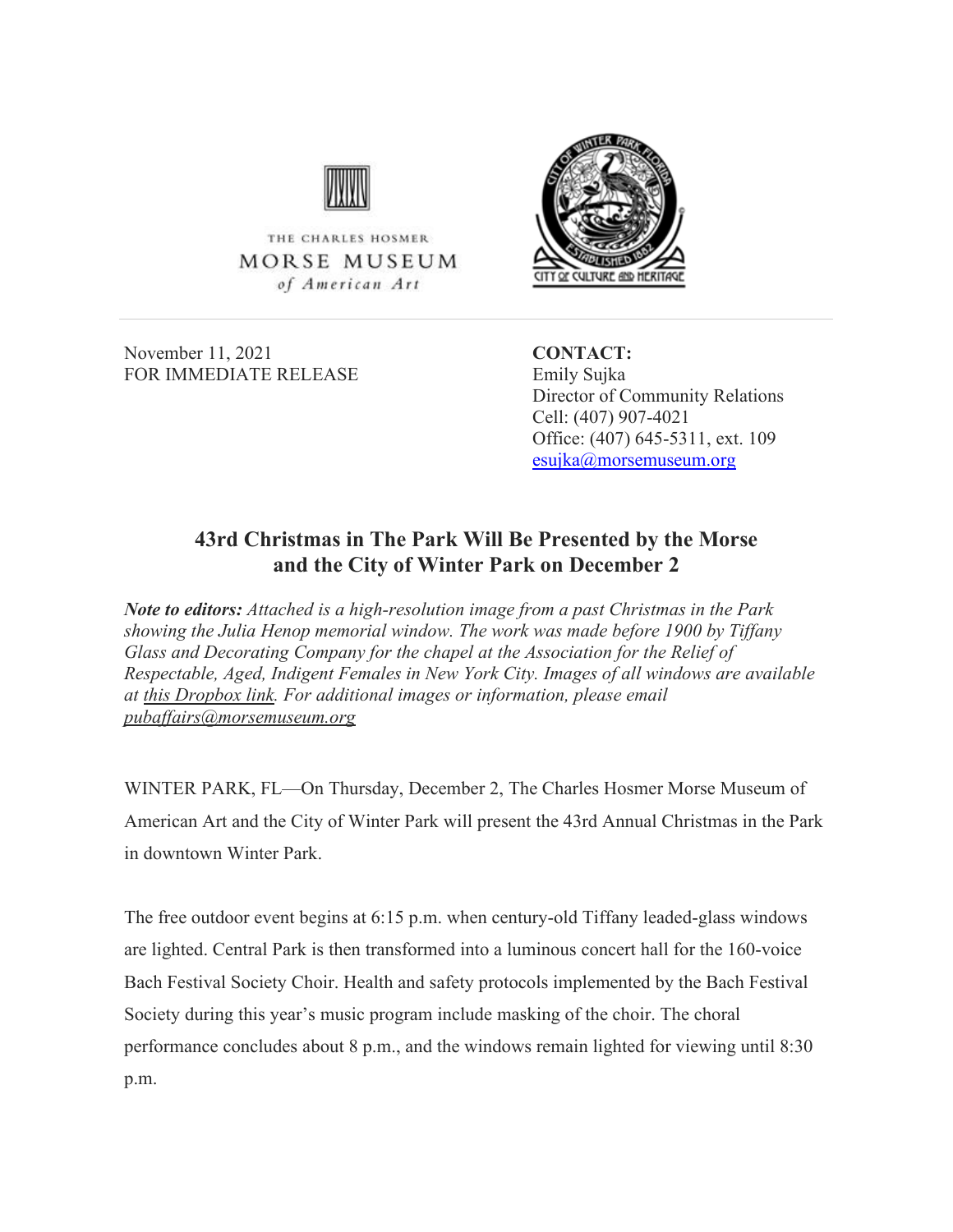Begun in 1979, Christmas in the Park was conceived by Hugh McKean and Jeannette McKean, the Museum's first director and founder respectively, to share part of their rare Tiffany collection with the public in an informal setting. The Morse and the City of Winter Park began cosponsoring the event in 2014.

For the 43rd year of the event, the Morse will again install its windows and present the Bach Festival Society Choir and Brass Ensemble in concert. The city will oversee arrangements for park use, security, crowd management, traffic control, and road closures. For this year's program, there will be pods in the park for attendees to use on a first-come, first-served basis to reduce crowding.

Of the eight windows displayed at Christmas in the Park, seven are memorials with religious themes designed by Louis Comfort Tiffany's firm for installation in the chapel at the Association for the Relief of Respectable, Aged, Indigent Females (1814–1974) in New York City.

The eighth window, Tiffany Studios' *Christmas Eve*, features a figure resembling Father Christmas holding the Christ child. The window's design is based on a depiction of St. Nicholas by Thomas Nast (1840–1902), the famous political cartoonist. Following Christmas in the Park, the *Christmas Eve* window may be viewed throughout December at the Morse.

The Morse Museum houses the world's most comprehensive collection of works by Louis Comfort Tiffany (1848–1933), including the chapel interior he designed for the 1893 World's Columbian Exposition in Chicago and art and architectural elements from his Long Island estate, Laurelton Hall. The Morse is owned and operated by the Charles Hosmer Morse Foundation. The Elizabeth Morse Genius Foundation provides additional support. It receives no public funds.